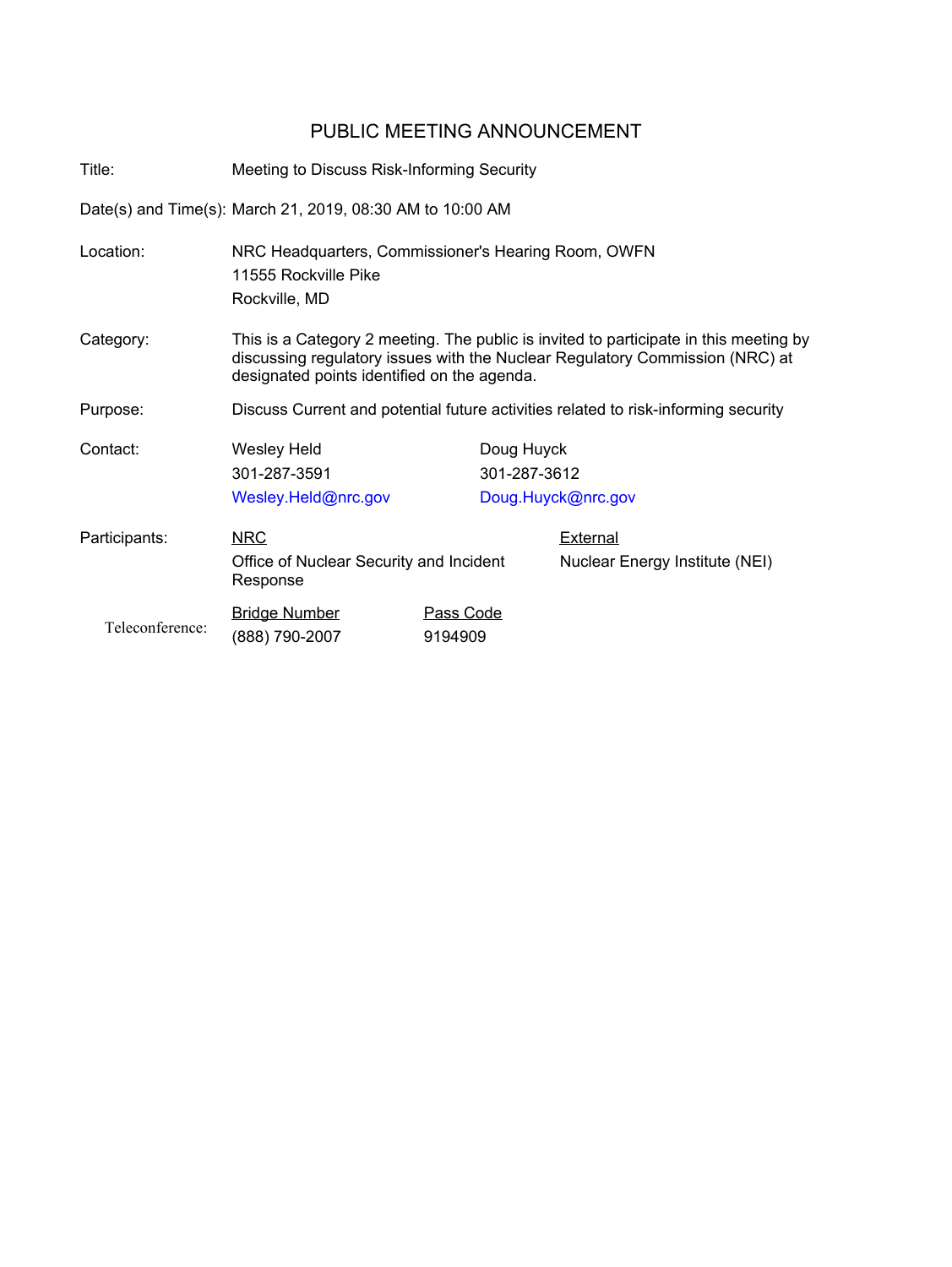# PUBLIC MEETING AGENDA

### Meeting to Discuss Risk-Informing Security

March 21, 2019, 08:30 AM to 10:00 AM

### NRC Headquarters, Commissioner's Hearing Room, OWFN 11555 Rockville Pike Rockville, MD

| Time           | <b>Topic</b>                | <b>Speaker</b> |
|----------------|-----------------------------|----------------|
| $8:30 - 8:40$  | Opening remarks             | NRC and NEI    |
| $8:40 - 9:15$  | Presentation and Discussion | <b>NRC</b>     |
| $9:15 - 9:50$  | Presentation and Discussion | NEI            |
| $9:50 - 10:00$ | Closing Remarks             | NEI and NRC    |
| 10:00          | Adjourn                     |                |